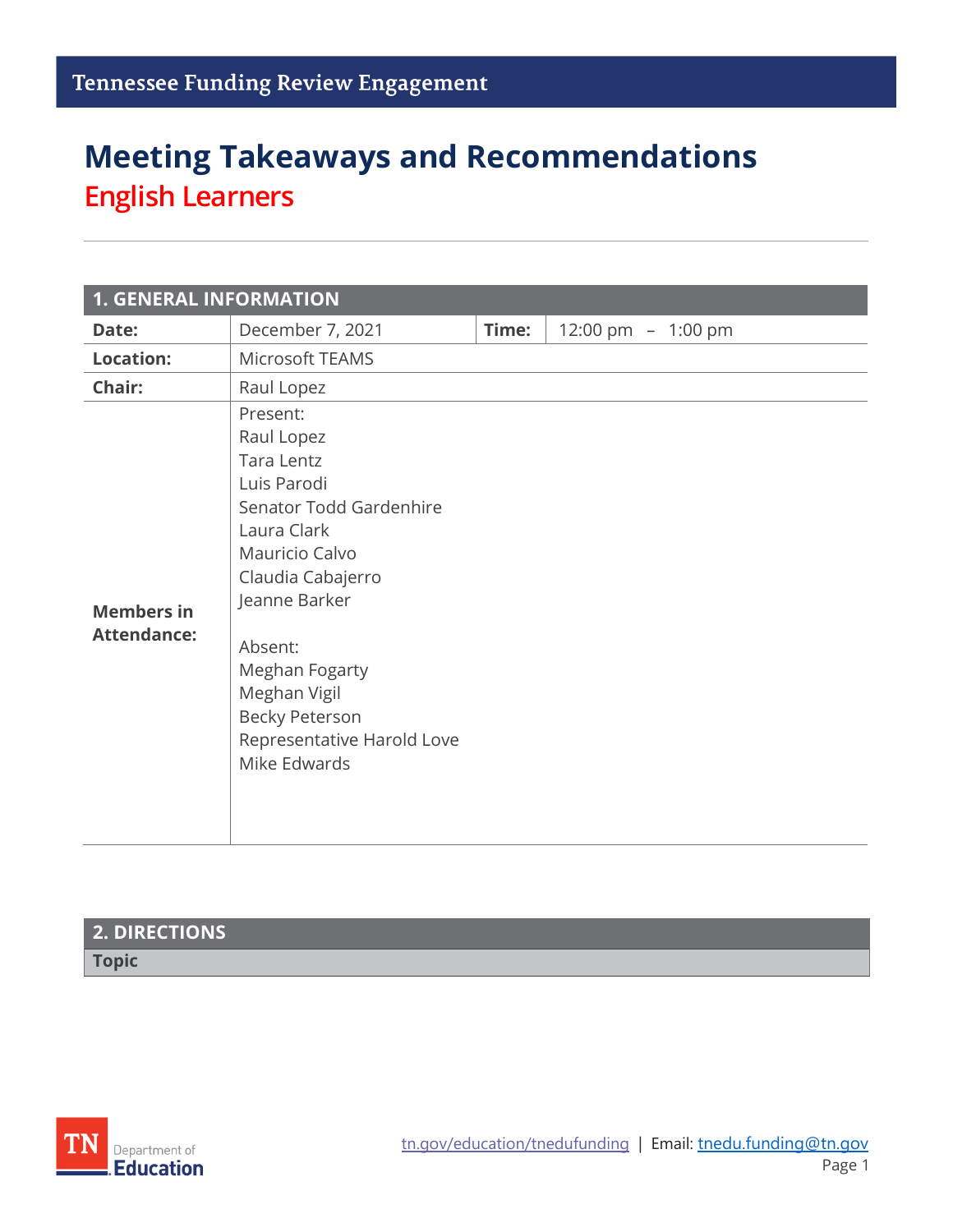Please list specific resources that you would like to see incorporated into the funding formula. (In other words, what resources do you think are most important so that the cost of those resources can be included. It does not mean a district MUST spend money in a certain way, only that they would be funded to do so). Please indicate whether each resource is a:

- **Must Have:** Those resources required as a result of federal and/or state law, for safety, or similar.
- **Should Have:** Those resources that may not be mandatory but are essential to ensure the student or student group receives access to a quality education.
- **Nice to Have:** Those resources that are not mandatory and not essential, but (1) may provide a clear and added benefit to students and (2) have a clear return on the investment related to student achievement and future success.
- **Long Shot:** All other resource ideas.

For each resource, please assign a cost to the resource, if you have it. Subcommittees may assign those amounts, but please also know that resource values will also be reviewed with additional input submitted by LEAs, national experts, and research.

### **Public Feedback Comments**

|                | <b>Subcommittee Comments</b>                                                                                                                                                                  |  |  |  |
|----------------|-----------------------------------------------------------------------------------------------------------------------------------------------------------------------------------------------|--|--|--|
| <b>Base</b>    | Nurses, counselors and school psychologists, teachers all need to have<br>$\bullet$<br>cultural connections<br>Should consider adequate ratios teachers to students<br>Appropriate curriculum |  |  |  |
| <b>Weights</b> | It was noted that ELL students must be proficient in the English language<br>$\bullet$<br>which makes it difficult to diagnose disabilities.                                                  |  |  |  |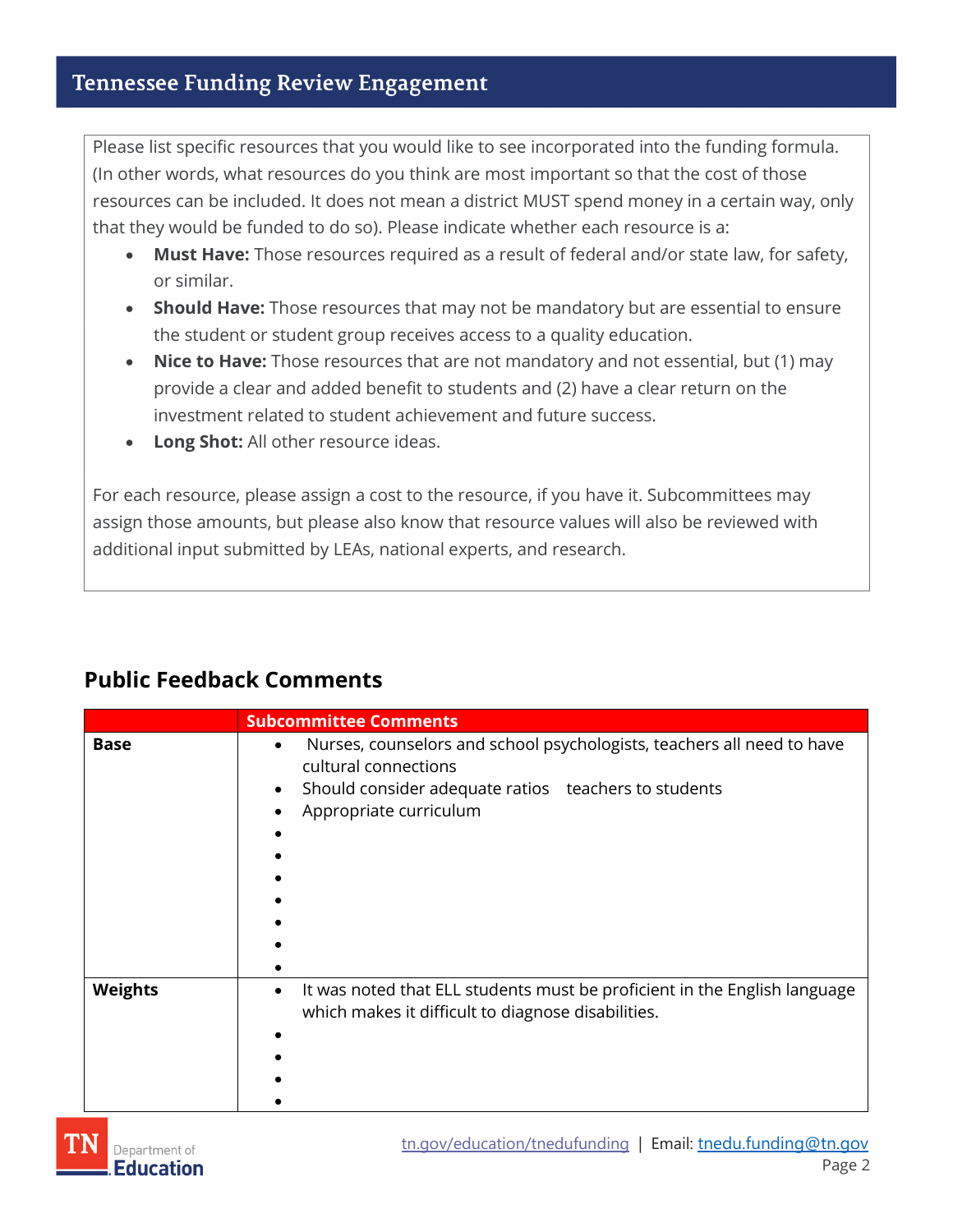## **Tennessee Funding Review Engagement**

| <b>Direct Funding</b> | Family Resource Centers                                                     |  |  |  |  |
|-----------------------|-----------------------------------------------------------------------------|--|--|--|--|
|                       | SROs                                                                        |  |  |  |  |
|                       | System of translators and interpreters                                      |  |  |  |  |
|                       |                                                                             |  |  |  |  |
|                       |                                                                             |  |  |  |  |
|                       |                                                                             |  |  |  |  |
|                       |                                                                             |  |  |  |  |
|                       |                                                                             |  |  |  |  |
|                       |                                                                             |  |  |  |  |
|                       |                                                                             |  |  |  |  |
| <b>Outcomes</b>       | WIDA ACCESS scores and transitioning out of programs should be<br>$\bullet$ |  |  |  |  |
|                       | considered                                                                  |  |  |  |  |
|                       |                                                                             |  |  |  |  |
|                       |                                                                             |  |  |  |  |
|                       |                                                                             |  |  |  |  |
|                       |                                                                             |  |  |  |  |
|                       |                                                                             |  |  |  |  |
|                       |                                                                             |  |  |  |  |
|                       |                                                                             |  |  |  |  |
| Other                 |                                                                             |  |  |  |  |
|                       |                                                                             |  |  |  |  |
|                       |                                                                             |  |  |  |  |
|                       |                                                                             |  |  |  |  |
|                       |                                                                             |  |  |  |  |
|                       |                                                                             |  |  |  |  |
|                       |                                                                             |  |  |  |  |
|                       |                                                                             |  |  |  |  |

## **Resource Feedback**

| <b>MUST HAVE</b> |  |  |  |
|------------------|--|--|--|
|                  |  |  |  |
|                  |  |  |  |
|                  |  |  |  |
|                  |  |  |  |
|                  |  |  |  |

## **SHOULD HAVE**